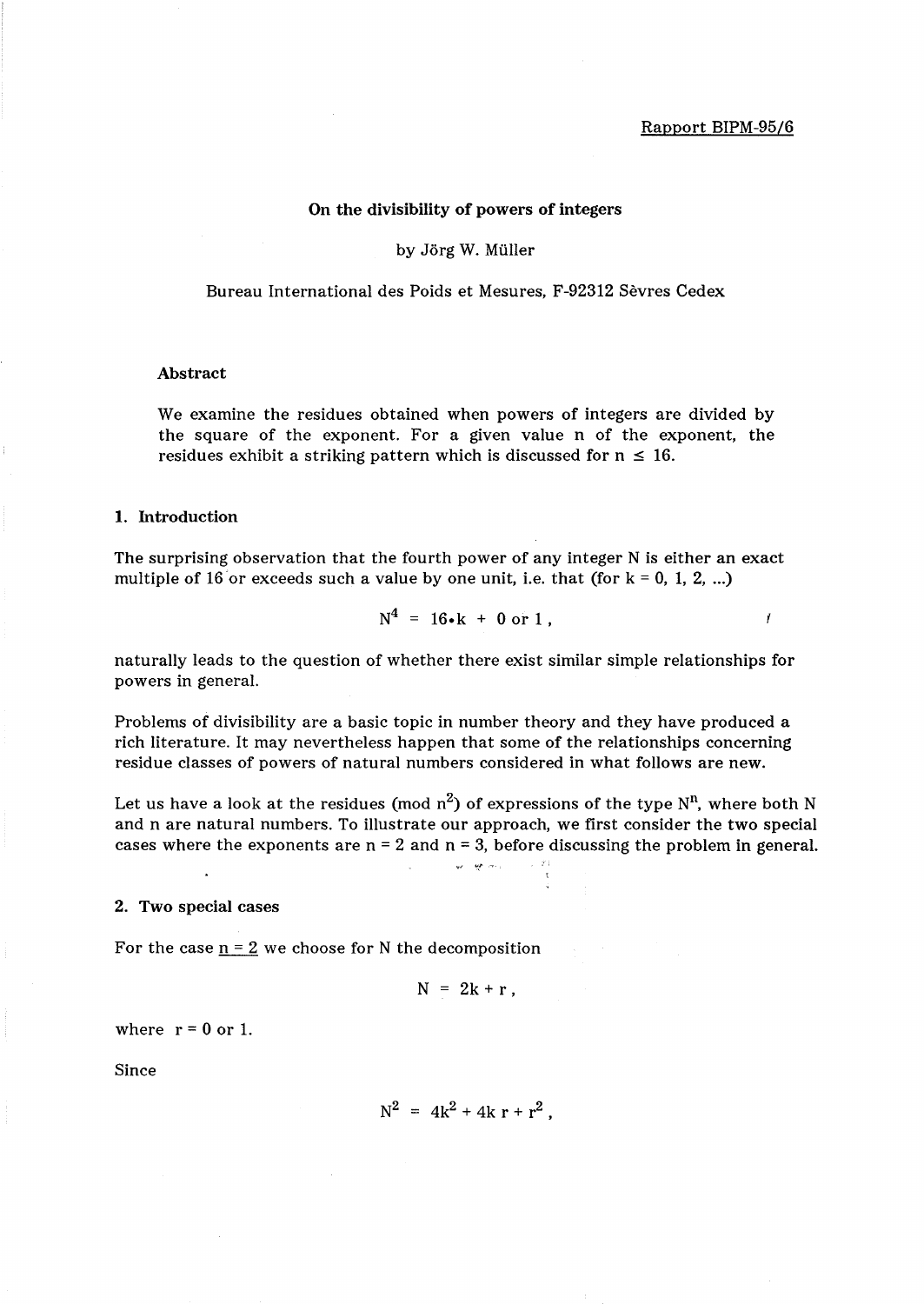we have

$$
N^2 = r^2 = 0 \text{ or } 1 \text{ (mod 4)}.
$$
 (1)

It follows from (1) that for any square  $N^2$  we have the relation

 $N^2 = 0$  or 1 (mod 4).

In the same way, for  $n = 3$  we write

 $N = 3k + r$ ,

with  $r = 0, \pm 1$ .

It is then clear that

$$
N^3 = (3k+r)^3 = 27k^3 + 27k^2r + 9kr^2 + r^3,
$$

thus

$$
N^3 = r^3 = 0, 1 \text{ or } -1 \pmod{9} \, . \tag{2}
$$

Negative residuals are used for convenience and, in particular, to avoid large numbers. Thus

$$
N = -\alpha \pmod{m}
$$

 $\mathfrak{r}$ 

is always equivalent to

 $\bar{z}$ 

 $N = m - \alpha \pmod{m}$ .

# 3. The general case

For the general case, it may be useful to discuss separately the cases of an even or odd power n.

a) For <u>n odd</u>, say  $n = 2s + 1$ , with  $s = 0, 1, ...$ , we write the integers N in the form

$$
N = nk + r,
$$

with  $r = 0, \pm 1, \pm 2, ..., \pm s$ .

 $\ddot{\phantom{0}}$ 

Then

$$
N^{n} = (nk + r)^{n}
$$
  
=  $(nk)^{n} + n (nk)^{n-1} r + ... + n (nk)^{1} r^{n-1} + r^{n}$ .

By taking this modulo  $n^2$  we find

$$
N^{n} = 0 + r^{n} \pmod{n^{2}}
$$
  
= (0, ±1, ±2<sup>n</sup>, ..., ±s<sup>n</sup>) (mod n<sup>2</sup>).

(3)

 $\mathbf{r}$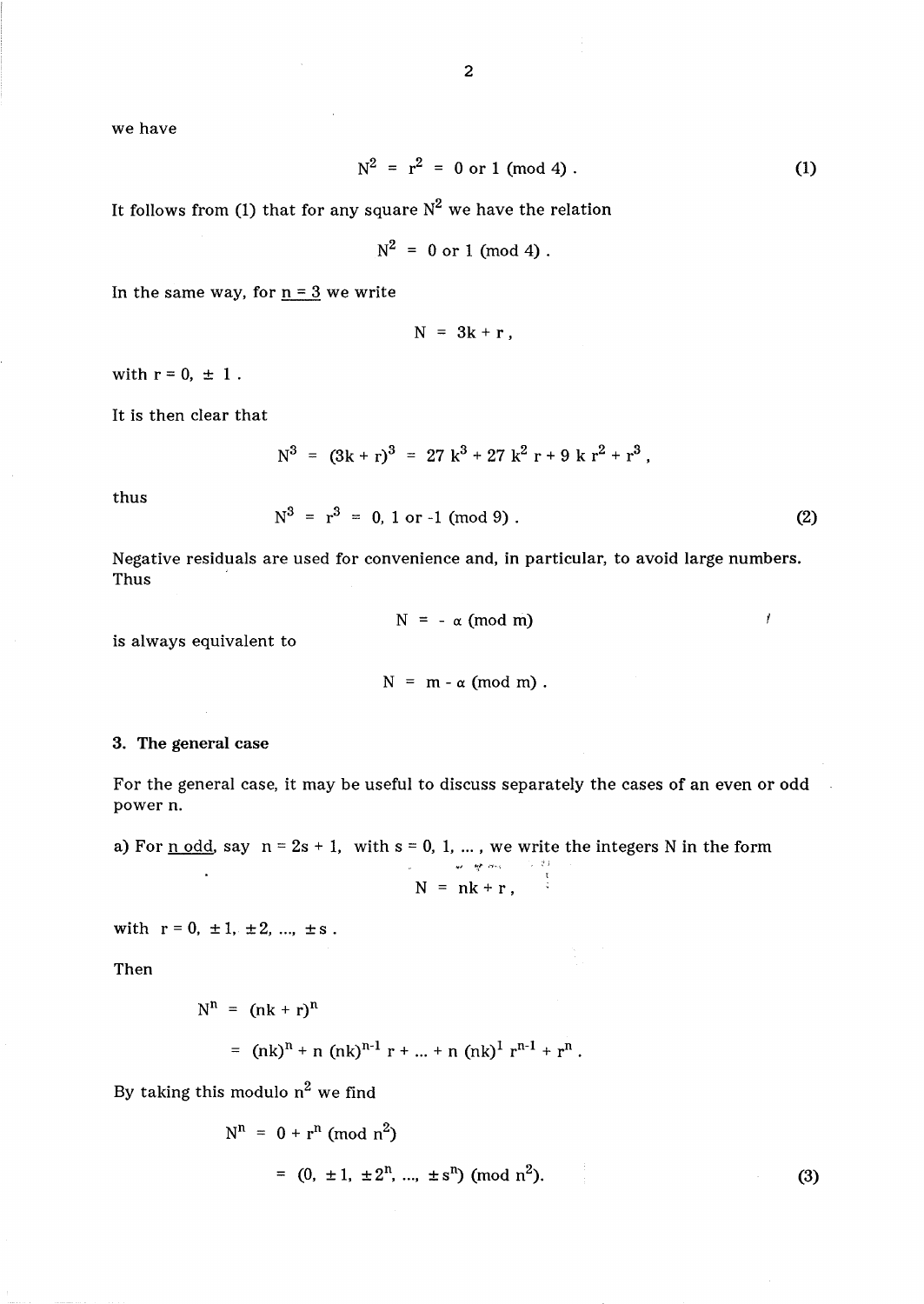The possible residues resulting from (3) are listed in Table 1.

Table 1 - The residues occurring in (3), for n odd.

| n               | $r^n$         |                                                                 |              |                               | $R = r^n \pmod{n^2}$                                 |  |  |
|-----------------|---------------|-----------------------------------------------------------------|--------------|-------------------------------|------------------------------------------------------|--|--|
|                 | $\bf{0}$      |                                                                 |              |                               |                                                      |  |  |
| $\overline{3}$  | $\mathbf{0},$ | $\pm 1$                                                         |              | $0, \pm 1$                    |                                                      |  |  |
| $5\overline{5}$ | $\mathbf{0},$ | $\pm 1$ , $\pm 2^n$                                             |              | $\vert 0, \pm 1, \pm 7 \vert$ |                                                      |  |  |
| $\overline{7}$  | 0,            | $\pm 1$ , $\pm 2^{n}$ , $\pm 3^{n}$                             |              |                               | $\vert$ 0, $\pm 1$ , $\pm 18$ , $\pm 19$             |  |  |
| -9              | $\mathbf{0}$  | $\pm 1$ , $\pm 2^{n}$ , $\pm 3^{n}$ , $\pm 4^{n}$               | $\mathbf{I}$ |                               | 0, $\pm 1$ , $\pm 26$ , $\pm 28$                     |  |  |
|                 | 0,            | $\pm 1$ , $\pm 2^{n}$ , $\pm 3^{n}$ , $\pm 4^{n}$ , $\pm 5^{n}$ |              |                               | 0, $\pm 1$ , $\pm 3$ , $\pm 9$ , $\pm 27$ , $\pm 40$ |  |  |

b) For  $n$  even, say  $n = 2s$ , the integers N are again written as

$$
N = nk + r,
$$

with 
$$
r = 0, \pm 1, \pm 2, ..., \pm (s-1), +s.
$$

This yields for the power n as before

$$
N^{n} = (nk + r)^{n} = (nk)^{n} + ... + r^{n},
$$

thus modulo  $n^2$  becomes

$$
N^{n} = r^{n} \text{ (mod } n^{2}\text{)}
$$
  
= (0, 1, 2<sup>n</sup>, ..., s<sup>n</sup>) (mod n<sup>2</sup>). (4)

 $\boldsymbol{I}$ 

For even powers n we are led to the residues given in Table 2.

Table  $2$  - The residues occurring in (4), for n even.

| $\mathbf n$      | $r^n$ |    |                |                |                 |                 |                |  |    | $\mathcal{H}_{\mathbf{A}}$ .<br>$R = r^n \pmod{n^2}$ |           |                         |  |  |  |  |  |  |
|------------------|-------|----|----------------|----------------|-----------------|-----------------|----------------|--|----|------------------------------------------------------|-----------|-------------------------|--|--|--|--|--|--|
| $\boldsymbol{2}$ | 0,    |    |                |                |                 |                 |                |  | 0, |                                                      |           |                         |  |  |  |  |  |  |
| 4                | 0,    | 1, | 2 <sup>n</sup> |                |                 |                 |                |  | 0, |                                                      |           |                         |  |  |  |  |  |  |
| 6                | 0,    | 1, | $2^n$ ,        | 3 <sup>n</sup> |                 |                 |                |  | 0, | 1,                                                   | $-8,$     | $\overline{\mathbf{9}}$ |  |  |  |  |  |  |
| 8                | 0,    |    | $2^n$ ,        | $3^n$ , $4^n$  |                 |                 |                |  | 0, | 1,                                                   | - 33      |                         |  |  |  |  |  |  |
| <b>10</b>        | 0,    | 1, | $2^n$ ,        |                | $3^n$ , $4^n$ , | $-5^n$          |                |  | 0, | 1,                                                   | 25,       | ± 24, 49                |  |  |  |  |  |  |
| 12               | 0,    | 1, | $2^n$ ,        | $3^n$ ,        |                 | $4^n$ , $5^n$ , | 6 <sup>n</sup> |  | 0, | 1.                                                   | $-63, 64$ |                         |  |  |  |  |  |  |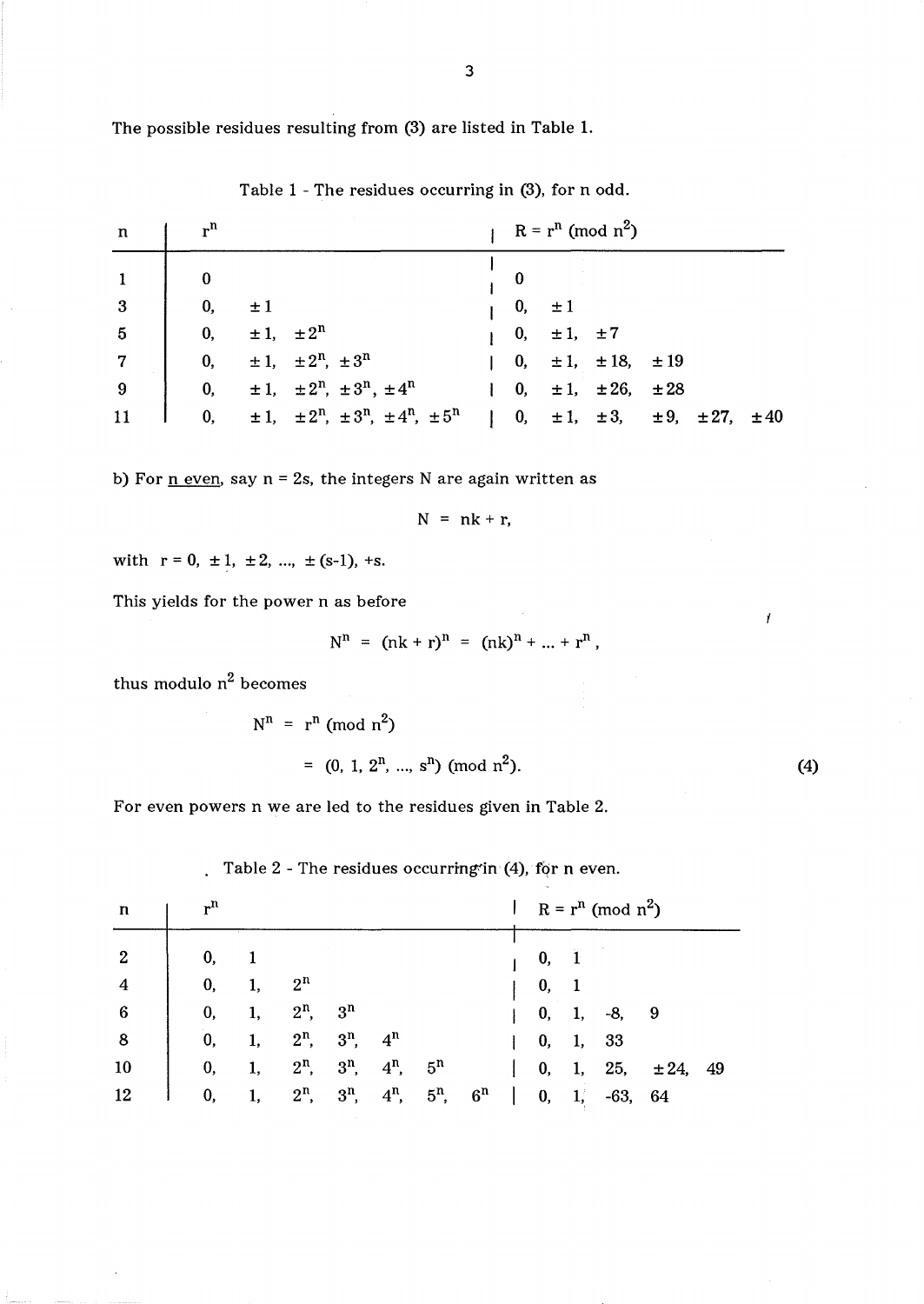From the above it follows that, for n even or n odd, we have the general relation

$$
N^{n} = R \pmod{n^{2}},
$$
 (5)

with the values of R given (for  $n \leq 12$ ) in Tables 1 and 2.

### 4. Some complements

For a more detailed insight, the residues R do not only have to be known globally for a given exponent n, as presented in Tables 1 and 2, but their association with the specific values of N must also be given. Since the residues R have a particular structure with period n, it is sufficient to list them for the n possible values of  $m = N$  (mod n). This has been done in Table 3 (for  $n \leq 16$ ).

Table 3 - List of the residues R = R(n,m) for the powers  $N^n$ , with N = m (mod n). Values not listed for m are zero.

|                  | $m=1$        | $\boldsymbol{2}$ | $\boldsymbol{3}$ | 4                | $\overline{5}$ | $6\phantom{1}6$  | $\overline{7}$ | 8             | 9                | 10       | 11           | 12               | 13 | 14       | 15 |
|------------------|--------------|------------------|------------------|------------------|----------------|------------------|----------------|---------------|------------------|----------|--------------|------------------|----|----------|----|
| $n=2$            | 1            |                  |                  |                  |                |                  |                |               |                  |          |              |                  |    |          |    |
| $\boldsymbol{3}$ | 1            | $-1$             |                  |                  |                |                  |                |               |                  |          |              |                  |    |          |    |
| $\boldsymbol{4}$ | 1            | $\bf{0}$         | $\mathbf{1}$     |                  |                |                  |                |               |                  |          |              |                  |    |          |    |
| $\overline{5}$   | $\mathbf{1}$ | 7                | $-7$             | $-1$             |                |                  |                |               |                  |          |              |                  |    |          |    |
| $\bf 6$          | 1            | $-8$             | 9                | $-8$             | $\mathbf{1}$   |                  |                |               |                  |          |              |                  |    |          |    |
| $\overline{7}$   | $\mathbf{1}$ | $-19$            | $-18$            | 18               | 19             | $-1$             |                |               |                  |          |              |                  |    |          |    |
| 8                | $\mathbf{1}$ | $\bf{0}$         | 33               | $\bf{0}$         | 33             | $\bf{0}$         | 1              |               |                  |          |              |                  |    |          |    |
| $\boldsymbol{9}$ | 1            | 26               | $\bf{0}$         | 28               | $-28$          | $\bf{0}$         | $-26$          | $-1$          |                  |          |              |                  |    |          |    |
| 10               | $\mathbf{1}$ | 24               | 49               | $-24$            | 25             | $-24$            | 49             | 24            | $\mathbf{1}$     |          |              |                  |    |          |    |
| 11               | 1            | $-9$             | $\boldsymbol{3}$ | $-40$            | 27             | $-27$            | 40             | $-3$          | $\boldsymbol{9}$ | $-1$     |              |                  |    |          |    |
| 12               | $\mathbf{1}$ | 64               | $-63$            | 64               | $\mathbf{1}$   | $\boldsymbol{0}$ | $\mathbf{1}$   | 64            | $-63$            | 64       | $\mathbf{1}$ |                  |    |          |    |
| 13               | $\mathbf{1}$ | 80               | $-23$            | $-22$            | 70             | $-19$            |                | $-19$ * $-70$ | 22               | 23       | $-80$        | $-1$             |    |          |    |
| 14               | 1            | $-80$            | $-19$            | $-68$            | $-31$          | $-48$            | 49             | $-48$         | $-31$            | $-68$    | $-19$        | $-80$            | 1  |          |    |
| 15               | 1            | $-82$            | $-18$            |                  | $-26 - 100$    | $-99$            | $-107$         | 107           | 99               | 100      | 26           | 18               | 82 | $-1$     |    |
| 16               | 1            | $\bf{0}$         | 65               | $\boldsymbol{0}$ | $-63$          | $\boldsymbol{0}$ | 129            | $\bf{0}$      | 129              | $\bf{0}$ | $-63$        | $\boldsymbol{0}$ | 65 | $\bf{0}$ | 1  |

A closer look at this tabulation reveals some interesting symmetries. Thus, it is readily seen that

$$
R(n,m) = R(n,n-m), \quad \text{for } n \text{ even, and}
$$
  
 
$$
R(n,m) = -R(n,n-m), \quad \text{for } n \text{ odd,}
$$
 (6)

with  $m \le n/2$ .